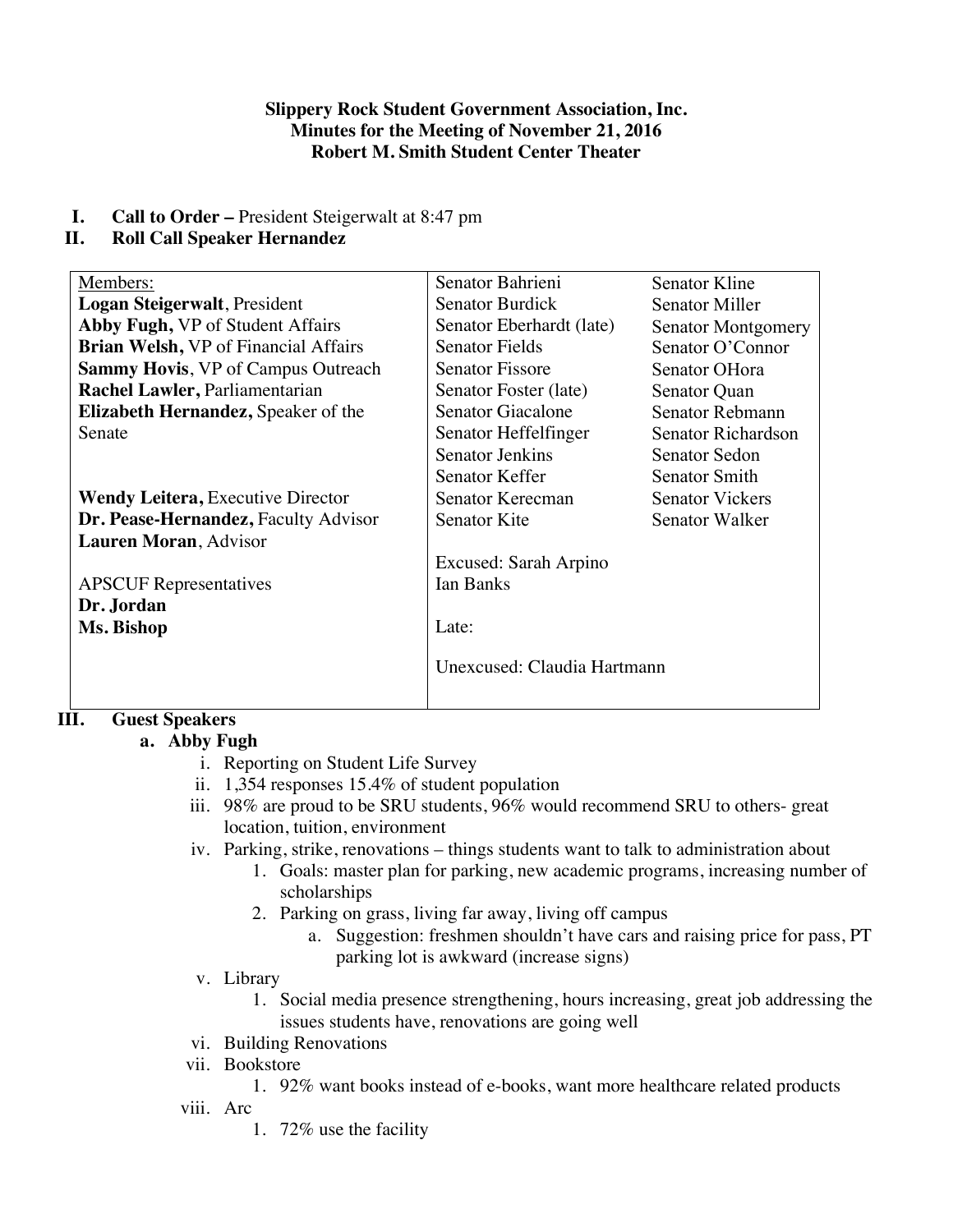- 2. Some don't use it because of schedule conflicts
- 3. Olympiad- group competition to provide open event for students
- ix. Health Center
	- 1. Most students know about the center and know their services
	- 2. Want more accessibility for handicap students
- x. Happy Bus and Vending
	- 1. Looking in to putting in signs of Happy Bus stops
	- 2. Looking to add more items in the Vending Machines
- xi. International Travel
	- 1. 12.13% have participated in international travel through the University
	- 2. Cost is a barrier
- xii. Diversity
	- 1. 84.86% believe SRU is a diverse campus
	- 2. 59% believe diversity issues negatively impact campus climate
	- 3. First Seminars should include diversity training
	- 4. Rebrand Women's Center to let students know about their services
	- 5. Senator O'Connor is interning in Women's Center and would love to hear concerns or suggestions
- xiii. Jenna Temple: Bookstore is open until 5, many students think it closes at 4. Personally feels it is a waste of money to be open that late. Worked a Saturday shift- only 3 costumers (ETC). Recommends more research to evaluate options for Saturday hours.

### **b. Blake Souders**

- i. Update from Board of Directors meeting
	- 1. Annual Report from SRSGA auditor
	- 2. Approved Executive Director Contract of Employment
	- 3. Approved employee health care plan for 2017
	- 4. Elected Board Chair, Vice Chair, and Committee Chairs
	- 5. Announced open student position, applications will be available in the Spring

### **IV. Officer/Committee Reports**

### **a. President Steigerwalt**

- i. Update Harmony Road- attended Township meeting, two lights have been installed
	- 1. Board of Directors- open position at the end of the year, freshmen or sophomore, two student reps
	- 2. Liter of the Week- Senator Quan and Senator Cale for being referees at Dodgeball Tournament
	- 3. Quote: "What you do today can improve all of your tomorrows"

#### **b. Internal Affairs**

- i. Last Saturday was dodgeball tournament- Congrats on Club Baseball
- ii. Holiday Party Dec.  $8<sup>th</sup>$  location and time TBD.

#### **c. VP Welsh**

- i. Budgeting info session in Vincent 114 at 12:30 on November  $17<sup>th</sup>$
- ii. Committee took part in a conference call with Orgsync
- iii. Budgetary Reserves \$99,967.42
- iv. Committee meets on Mondays at 3:30 SSC 319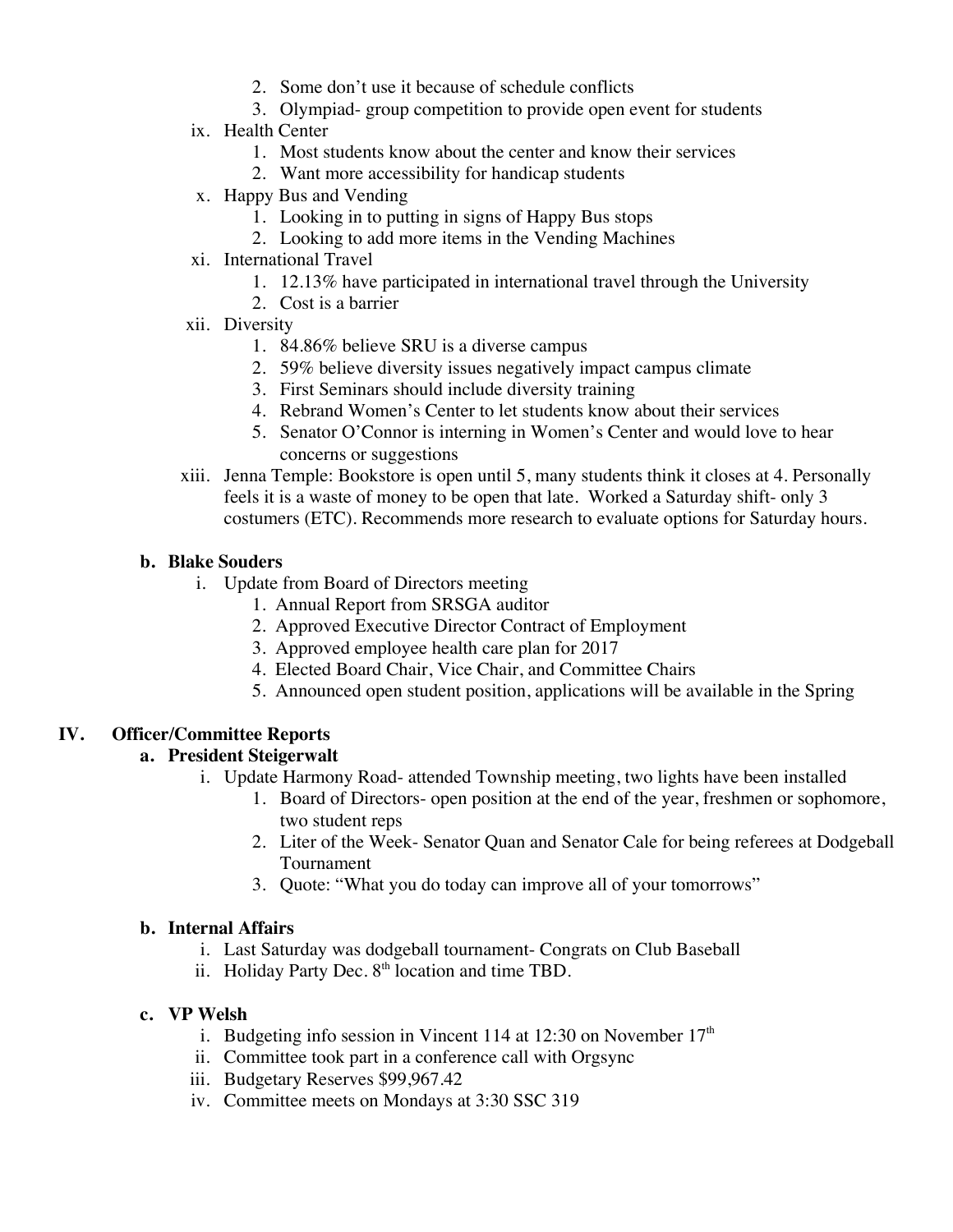### **d. VP Fugh**

- i. In the process of forming a Graduate Student Association
- ii. Please see Abby for more information

### **e. VP Hovis**

- i. Last week committee picked some movies for Spring
- ii. Collaborating with more President's Commissions
- iii. Creating a "Do You Know" handout about SGA

### **f. Speaker Hernandez**

- i. SGA is sponsoring two children for project Christmas Elf; one from our self-support funds and one with \$3/Senator donations
- ii. Commuters are requesting to reserve a room in the student center to have a test run and see how many commuters use it next semester as a potential option if weather is a factor
	- 1. Also creating a list of on campus students who would be willing to host a commuter if needed
- iii. Building senators chose the Residence Hall Picnic for their project
- iv. Freshmen decided to keep the snapchat account within the freshmen senators and will also start to post more

### **g. Parliamentarian Lawler**

- i. Second annual Thanksgiving dinner was a success
- ii. Post dinner survey provided good suggestions for next year
- iii. Seasons of Giving, partnering with UPB, Spark, Greeks. We are doing "stuff a van" asking students to donate toys to put in the van Dec.  $8<sup>th</sup> 11-2$ . Benefits Toys for Tots.
- iv. Project positivity- partnering with Spark, giving out treats in the Quad during finals week

### **h. Social Justice Committee**

- i. Victoria Davis- thank you so much for helping with the Thanksgiving dinner, huge success.
- ii. Two committee meetings left in this semester- deciding on ways to address the campus climate post-election
	- 1. What we can do to help remedy the issue
- iii. Jenna Temple will be stepping down as co-chair, looking for a new chair for next semester

## **V. Open Forum**

- a. Senator Kline- Colleges Against Cancer is planning Relay for Life April  $22<sup>nd</sup>$ . If you raise \$150 before Winter break, you will receive a t-shirt with "Hope Lives Here"
- b. Richelle Fuller- VP of ARHS- working with NRHH, Hope Peer Educators, and Active Minds for last event (Stress less) Dec.  $6<sup>th</sup>$  during common hour 12-2
- c. President Steigerwalt- Tuesday Nov.  $29<sup>th</sup>$  Courageous Conversations- talking about symbols and what they mean in our society, 6:00 pm in the Ballroom

## **VI. Old Business**

- a. Senator Heffelfinger motions to untable that SRSGA pledge \$10,000.00 as a one-time contribution to assist Athletics in purchasing a new van
	- i. Second by Walker
	- ii. VP Welsh- untabling motion because Torry Rollins is here to represent Athletics and answer any questions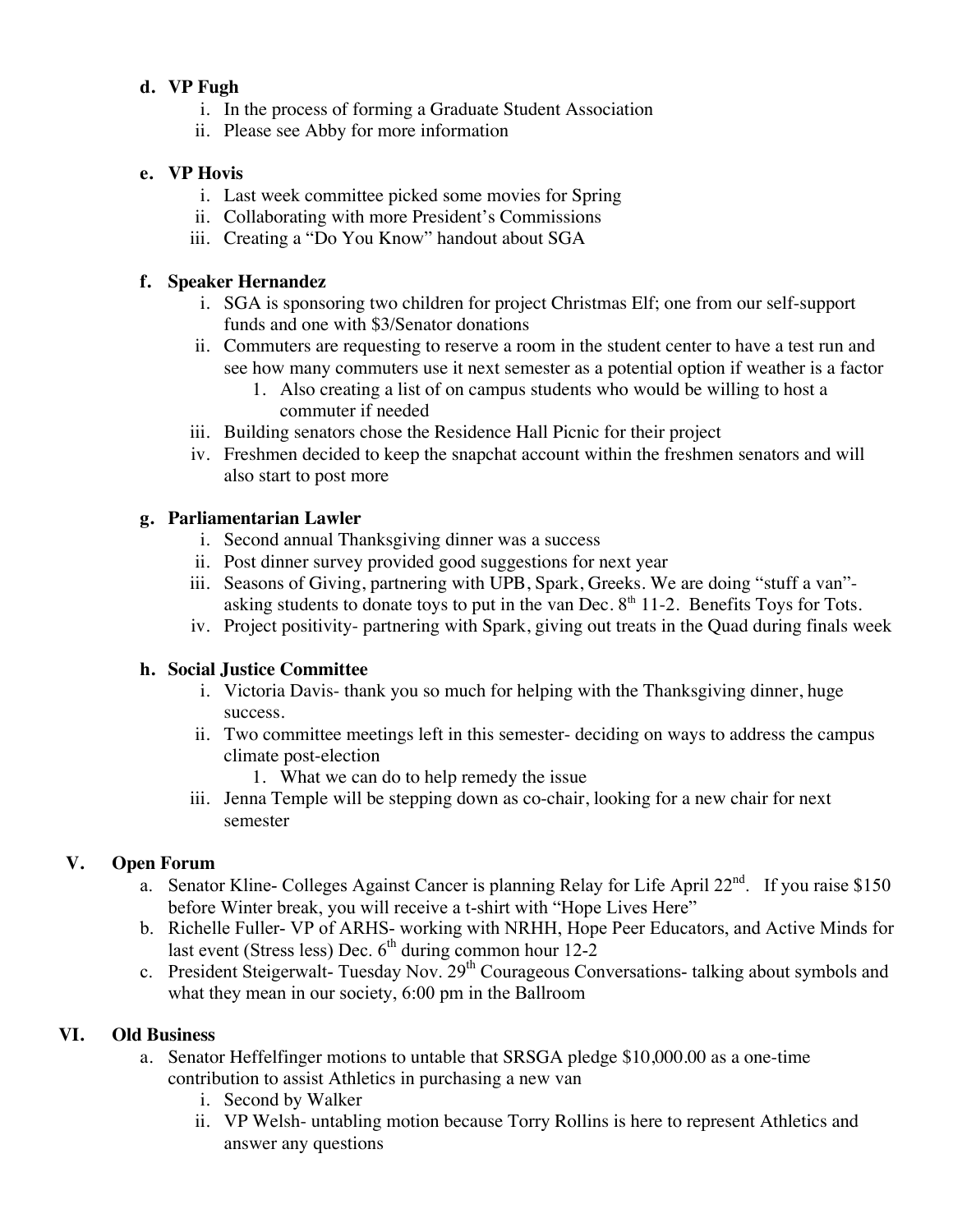#### **iii. Torry Rollins- Assistant Athletic Director**

- 1. Presented this idea to Finance Committee about a month ago to get some help to purchase a new van, original van was purchased by SGA back in the day
- 2. Brought student representatives- 80% of the usage comes from tennis team
- 3. Gave details of the condition of the current van. Presented some numbers to show Senate the cost of it and records showing the van will not pass inspection
	- a. The cost of a bus would \$7,156 for the spring semester only which the team doesn't have in its budget
	- b. Walker- How much will the van cost in total? i. \$25,705 new van, used van \$23,980
	- c. Hovis- Who will be using the van?
		- i. Tennis mainly, Track, Cross Country
	- d. Kerecman- who will cover the maintenance of the van? i. University
	- e. Burdick- who will be funding the rest of the purchase?
		- i. Athletic department
	- f. Walker- where will it be stored?
		- i. Outside of the field house
	- g. Kite- What will you do with the old van?
		- i. Can't pass inspection, possibly donate it, give it over to the surplus area, won't keep it.
	- h. Foster- Did you only get those two quotes?
		- i. We did online shopping, we can get a state rate, we did our research
		- ii. Normally this would not be an issue but a few years ago the University went through a budget cut, not a lot of vans available, only two or three available now for the whole university.
	- i. Tennis Team (student)- stood out in the pouring rain to try to get our rackets, door would not open or close, to the point where we need a new van, floor has a whole in it.
	- j. Pay for itself in 3 years, if you helped us with the purchase the insurance would be under the University
- iv. Senator Heffelfinger restates the motion. President Steigerwalt calls for a vote. **Motion Passes**

#### **VII. New Business**

**Motion #2 -** That SRSGA approves the minutes of the November 7, 2016 meeting. **Kite/Vickers Motion Passes**

**Motion #3 -** That SRSGA approves the constitutional changes regarding the vacancy policy **Jenkins/Richardson**

**Parliamentarian Lawler-** we discussed the proposed changes during our last informal meeting. This article addition will allow us to have a formal process for when the President cannot preside over a formal meeting and/or if a President is removed from office or resigns.

**Senator OHora moves to table this motion Senator O'Connor seconds Motion tabled**